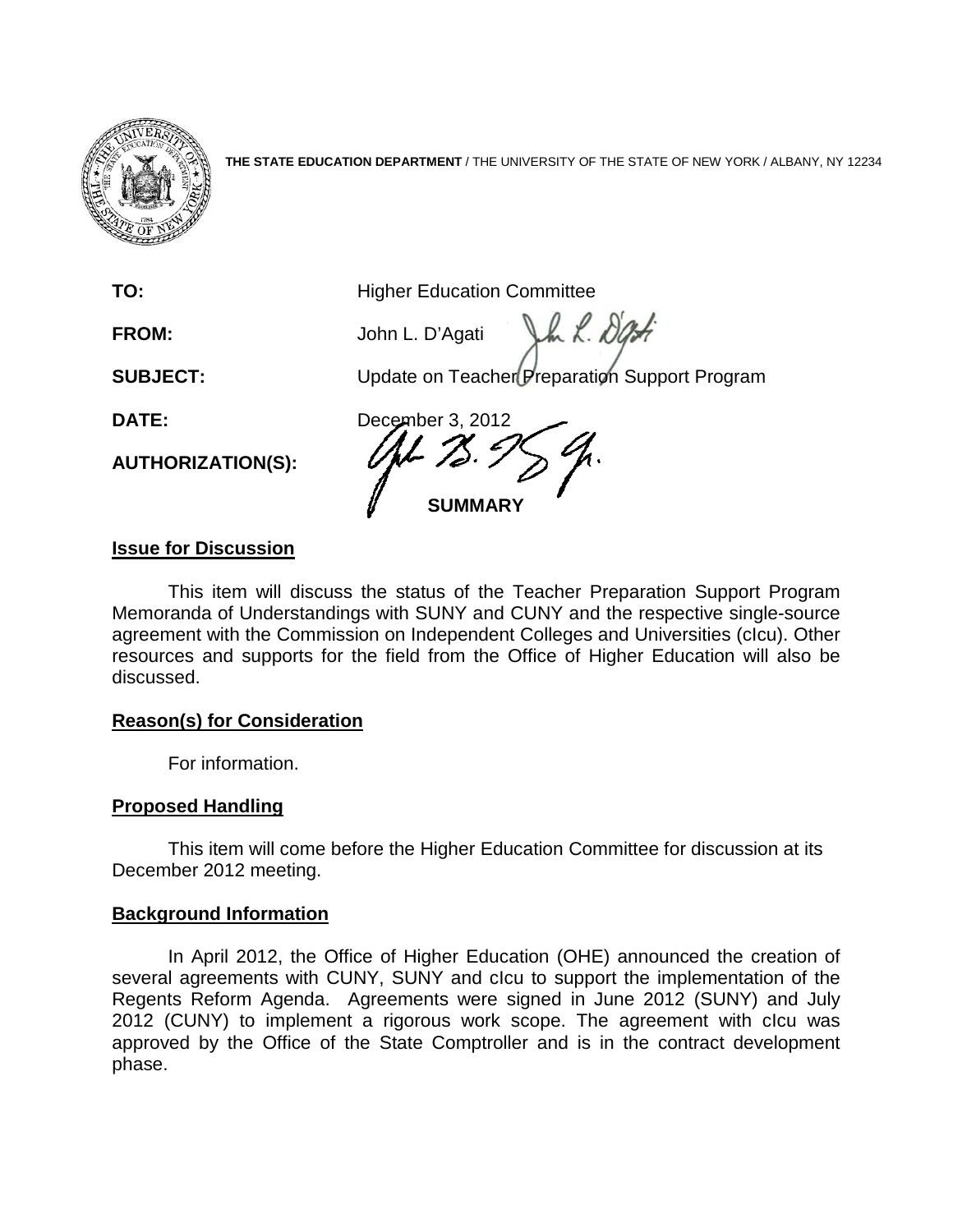An imperative for this work was established with the major federal and State policy initiatives, the Department established such as the adoption of the Common Core State Standards, the teacher and principal evaluation system, and the new certification examination requirements for teachers and school leaders. The Teacher Preparation Support Program is intended to support deans, department chairs, faculty and program directors of teacher education and school building leader programs and their respective colleges of arts and sciences in the implementation of the Regents Reform Agenda. Further the agreements are to help ensure those teacher and leader program faculties successfully incorporate these new requirements in their courses. Under the agreements, each sector is required to provide quarterly reports describing specific outcomes and deliverables to document progress on approved activities and evidence of impact. The agreements with the sectors will supplement efforts already underway at colleges and universities to concentrate on faculty development as higher education transitions to the new academic standards in education.

## **CUNY Update**

CUNY's faculty development work scope is focused on three areas: 1) Meeting Events: Conferences, Webinars; 2) Clinical Skills, Including Assessment and Data-Driven Instruction; and 3) College and Career Readiness.

CUNY hosted launch events in October and November 2012 that were attended by campus teams that included deans, faculty and program directors from each of their education preparation programs. The focus of the October meeting was the edTPA, the new performance assessment for initial teacher certification. The event featured the experts from the Stanford University Center for Assessment, Learning and Equity. The theme of the November launch conference was "Bridging Pre-Service and In-Service Experience." The New York City Department of Education, CUNY's main partner in its MOU, led campus teams in activities designed to identify key connections between the instructional shifts required by the Common Core Learning Standards, the Danielson Framework for Teaching and the edTPA framework to inform preparation of aspiring teachers and school leaders. Participants also practiced the observation and feedback process used in NYC Teacher Effectiveness Program schools, including low-inference evidence collection, aligning evidence to a rubric, accurately interpreting teacher practice and providing feedback.

## **SUNY Update**

With the MOU from the Department, SUNY is focusing on four critical areas: 1) Common Core Standards; 2) Performance assessments, including certification examinations and performance evaluations; 3) Data-driven instruction; and 4) Clinicallyrich teacher and leader preparation. SUNY developed Higher Education Network Teams on each campus to participate in the activities which were developed by design teams comprised of SUNY educational leadership and teacher education leaders.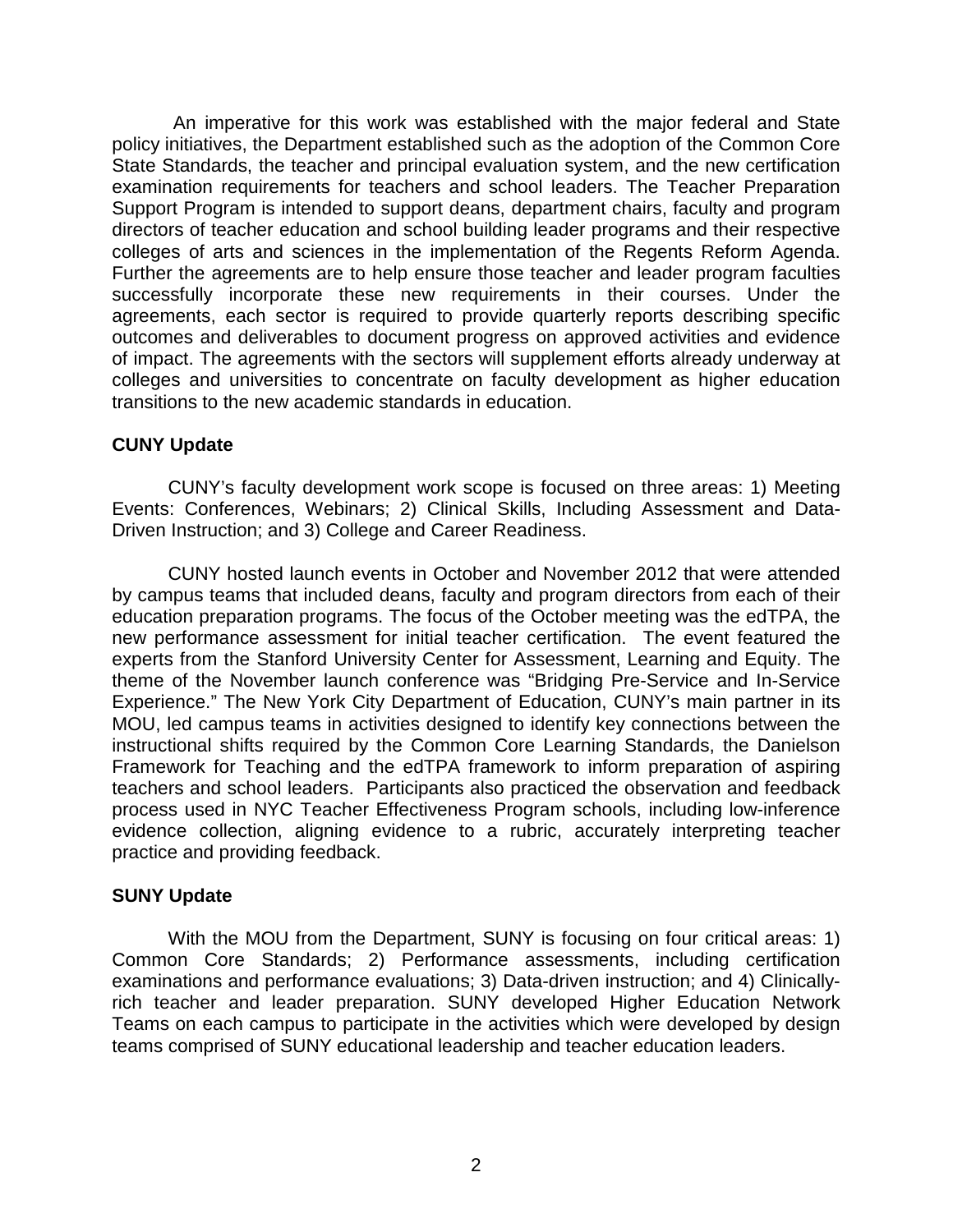Through its initiative, called Statewide Teacher Education Network (S-TEN), SUNY hosted an introductory webcast in August 2012 to launch its MOU work. Speakers included Chancellor Zimpher and Commissioner King. The webcast can be viewed at [http://tinyurl.com/9swoy38.](http://tinyurl.com/9swoy38) SUNY also held a launch conference in November 2012 that was attended by nearly 200 deans, department chairs, faculty and program directors of teacher education and school building leader programs and their respective colleges of arts and sciences. The S-TEN initiative is designed to support the implementation on clinically rich teacher and leader preparation strategies in each of the four foci. SUNY is also offering opportunities for participation in action research and communities of practice.

## **cIcu Update**

The Commission represents over 100 independent colleges and universities in New York State. The Commission has identified a number of potential activities and will make final selections after gathering input for a broad representative sample of it membership. Once approved, activities could include:

- development of courses, programs or experiences that include the new certification assessments;
- integration of teacher performance assessment rubrics and other relevant teaching frameworks into teacher preparation curricula;
- integration of Common Core standards across subject areas;
- adjustment or redesign, in collaboration with K-12 supervising teachers, expectations for field experiences; and
- establishment of video libraries and video simulations for formative instruction and assessment.

The agreement remains in the contract development phase.

## **OHE Update**

The Office of Higher Education provides ongoing support to New York State institutions of higher education with the implementation of the reform agenda and preparation for the new certification examinations. Supports include:

- designation of staff in the OHE to serve as direct liaisons to the field;
- development of print and web-based resources;
- collaboration and participation in the implementation in each sector's design and implementation meetings related to the work scopes described above;
- sponsorship of numerous hands-on webinars, conferences and meetings at which the certification examinations have been discussed; and
- usage of national experts who provide on-the-ground support for NYS teacher and leader preparation programs.